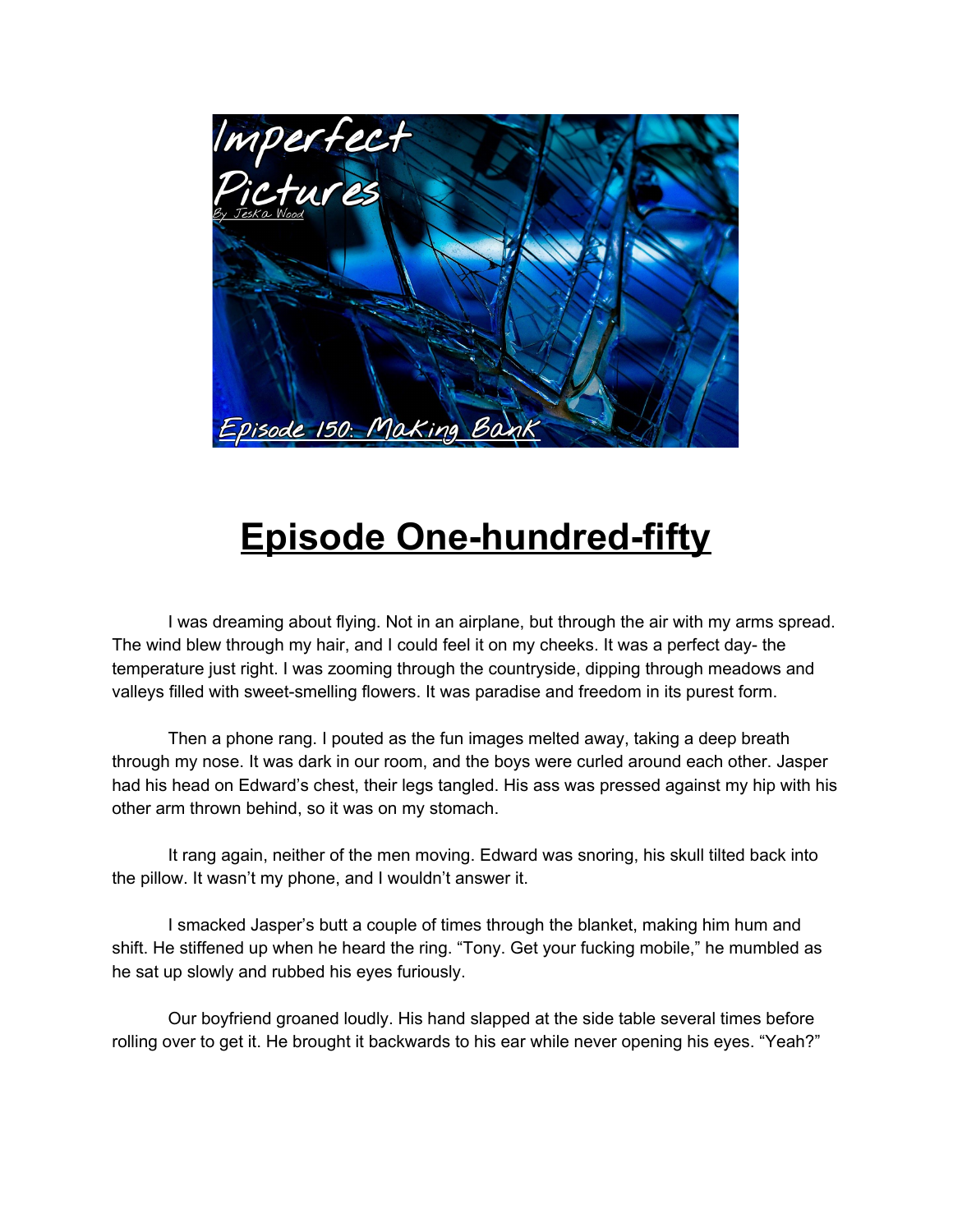Jasper switched it around for him before spinning over to cuddle with me. His head went automatically to my breast, using it as a pillow. We couldn't hear the other side of the conversation. Closing my eyes again, I snuggled with him and played with his pretty blond curls with a grin. I was so comfortable.

"Yes, this is Eddie Cullen." He hummed softly, then his body stiffened. "Oh, hello, Mr. Wells." He sat up beside us quickly. "No. It's fine. I'm excited to get a call from you, sir. What can I do for you today?" He asked politely. His tone went from sleepy Aussie to an eager businessman in two seconds flat.

Both Jasper and I turned our heads to watch, paying more attention.

Edward's mouth hung open after a minute. "Oh. I see. Wow… And when do you want me to do that?" He laughed in surprise at the answer. "Next- Next week? Sir, that's very short notice, and I-" He paused. "How much? For a week and a half worth of work? Are you serious?" He covered his chin with his palm, and it slid down his throat. "Um, well, I would love to say yes right away, but I have to discuss this with my team first. Would it be possible to call you back?" He nodded his head. "Yes, sir. I will have a response to you by the end of the day. That won't be a problem. Thank you so very much for considering me for the part at all, though. It's an honor. Thank you," he repeated before hanging up. He put his cell phone beside him slowly as he stared ahead.

"What?" I questioned, touching his thigh lightly.

"Okay… so, uh… I know you don't pay attention to celebrity stuff, but a certain actor did some terrible shit last week. It was bad. He was arrested for attempting to sexually assault a waitress. He had just filmed a small but important part, and the studio wants him completely replaced. They're going to reshoot his scenes with a new actor. And they want me to do it. For a lot of money."

"That sucks about the server. I hope she's okay," I grumbled. "That's cool about the role, though. Are you interested?"

"Yes," he said solemnly. He didn't seem happy.

"What's wrong?" Jasper questioned, rolling over to touch his leg too.

"They want me to start filming next Friday."

"Oh," I responded in understanding. "Okay, so two choices: we can go to New York another time, or we can go on our own while you're working. Will you be able to rearrange whatever you have going on after that? I guess that matters, too."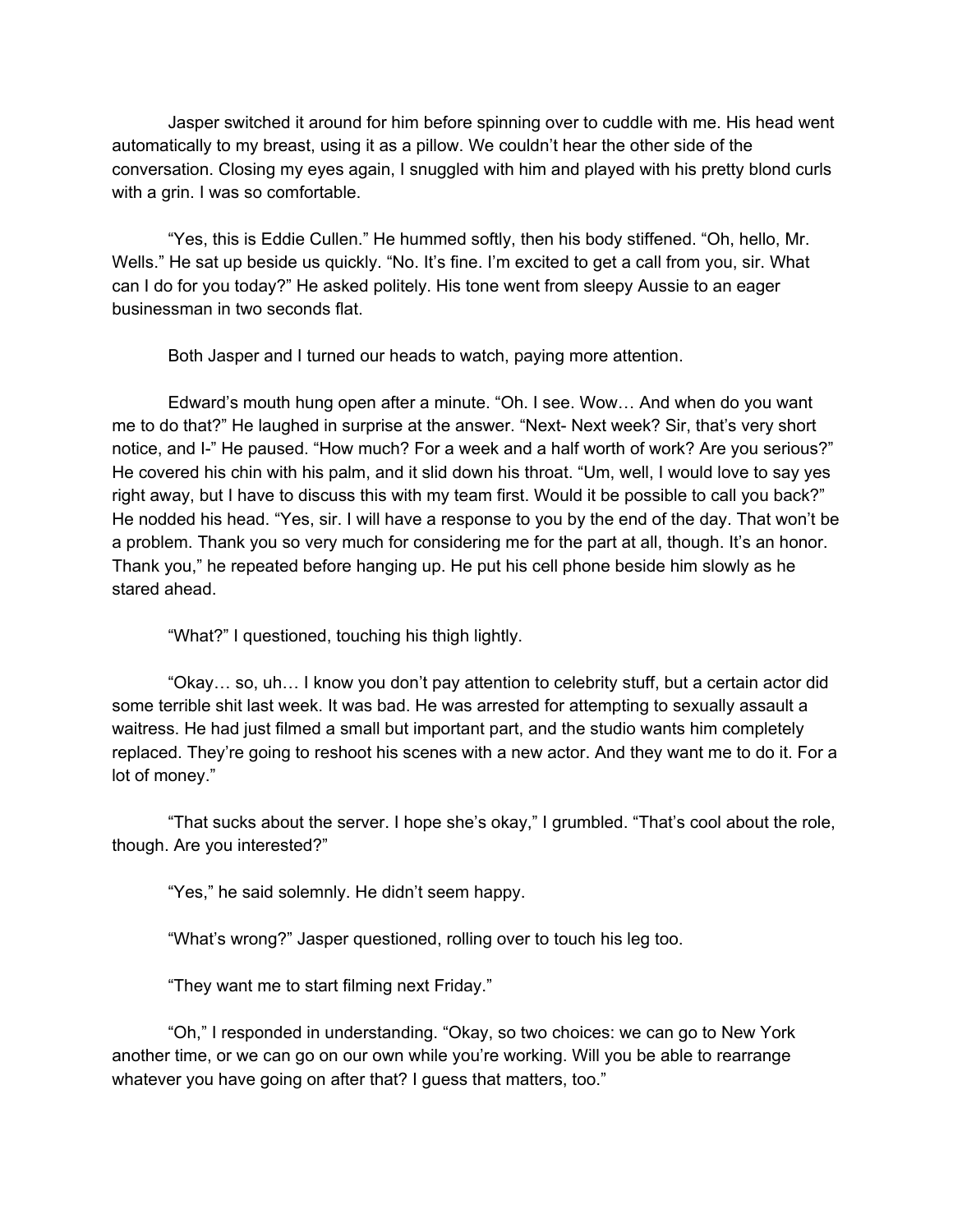He nodded. "Yeah, it's shooting for the channel and a recording day, but I'm sure I can put that off if I ask. They're understanding. I want to go to New York, though."

"There will be other times," I promised with a slight smile.

"I know, but I wanted another pleasant weekend, and you're going away in a few hours."

"For a couple of days," I laughed gently. "We've been together all the time since we went to Australia. We can go another time."

Edward sighed. "No. I know you want to go get your stuff." He huffed. "I really aspire to work with a director like this. Sarah has a project coming up with him she's excited about. He is an artist. And it's so much money. But I can afford to say no."

"How much of a paycheck is it?" Jasper questioned, sitting up beside him. He took his hand, their fingers weaving together.

"Half a million."

"Holy shit!" I gasped. "For a week and a half? Oh, my god! And it's a director you wanna work with? That sounds amazing, Edward."

"Do it, darling. This will be good for your career."

"It's not really about the check. It's more about how I want to work with him, but the cash feels tainted."

"What do you mean?" I pressed gently.

"I'd make bank because someone is a rapist. That doesn't feel right."

"Oh," I breathed. I quickly shrugged. "Then, don't keep it. You love donating. Give it a women's shelter and make their day. So, you get to do something amazing for charity while getting to work on your craft."

He rubbed his fingers over my jaw with a smile. "See? This is why I want to marry you. You don't mind?" He looked between us.

"Not in the least," I promised, pushing his palm into my skin. Lightly, I kissed his fingertips. "Do you want us to skip it, or are you okay with us going?"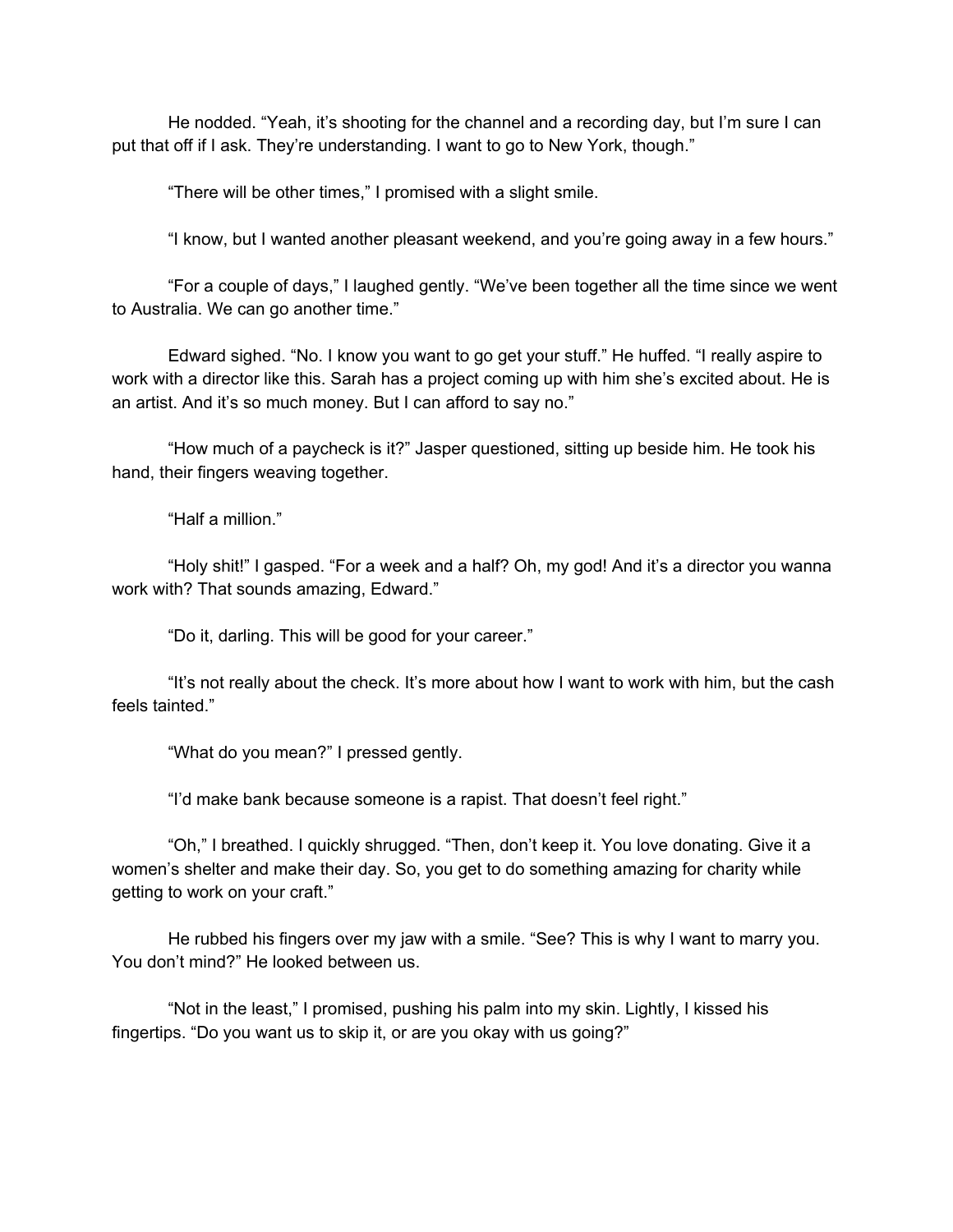Edward pursed his lips before he grinned a little. "You can go. I'll be jealous because I know you'll have fun, but we'll do it another time. We'll plan a real vacation after my next film wraps. You need your special quiet weekends away, too."

"We don't-" Jasper began, but he kissed him to stop him arguing. "It would be better with you."

"Hey, maybe when you come back, you can come to the set to watch me."

"What's the movie?" He shrugged. "He didn't say?" I asked in surprise.

Shaking his head, Edward laughed. "No. I was too excited and forgot to ask. It doesn't matter, though. I'm up to whatever he throws at me. If I want to stretch myself as an actor, he's the guy I need to work with."

I shifted, so I was on my knees beside him. "Call him back. Tell him you'd love to."

"I should call Zafrina first. But yeah. I think I will. Thank you," he breathed before quickly giving each of us a kiss. "I'm going to go into the office to make it." He looked at his phone. "You still have a few hours before your flight, so after, we can get cleaned up and we'll go to breakfast before you fly out."

We watched as he strode purposefully out of the room in his tight black briefs. I moved back beside Jasper, sitting on my bottom next to him. Wordlessly, he reached over and picked up his cell and grabbed a joint from the drawer.

I leaned against his shoulder, thinking about what just happened as we woke up. He took a couple of hits before passing it to me. This went on for a few minutes before he chuckled softly. "Hm?" I peeked over at his phone, but I couldn't read anything on it from the angle I was.

"Oh, just thinking about what video I'll have you do." He showed me the page of my personal YouTube Channel. All the cooking videos had already been posted and were moved over as well as the makeup one. I noticed the subscriber amount. It was just over six million in under twenty-four hours.

"HOLY SHIT!" I screamed in surprise. "THAT CANNOT BE RIGHT!"

Jasper laughed loudly at my reaction, shaking his head. "I have no words. I knew it would be quick. The boys are sitting very pretty at two million apiece. They had a fan base before, but they've added a million each. But you started fresh. I fucking told you!"

"Everything okay?" Edward yelled down the hallway.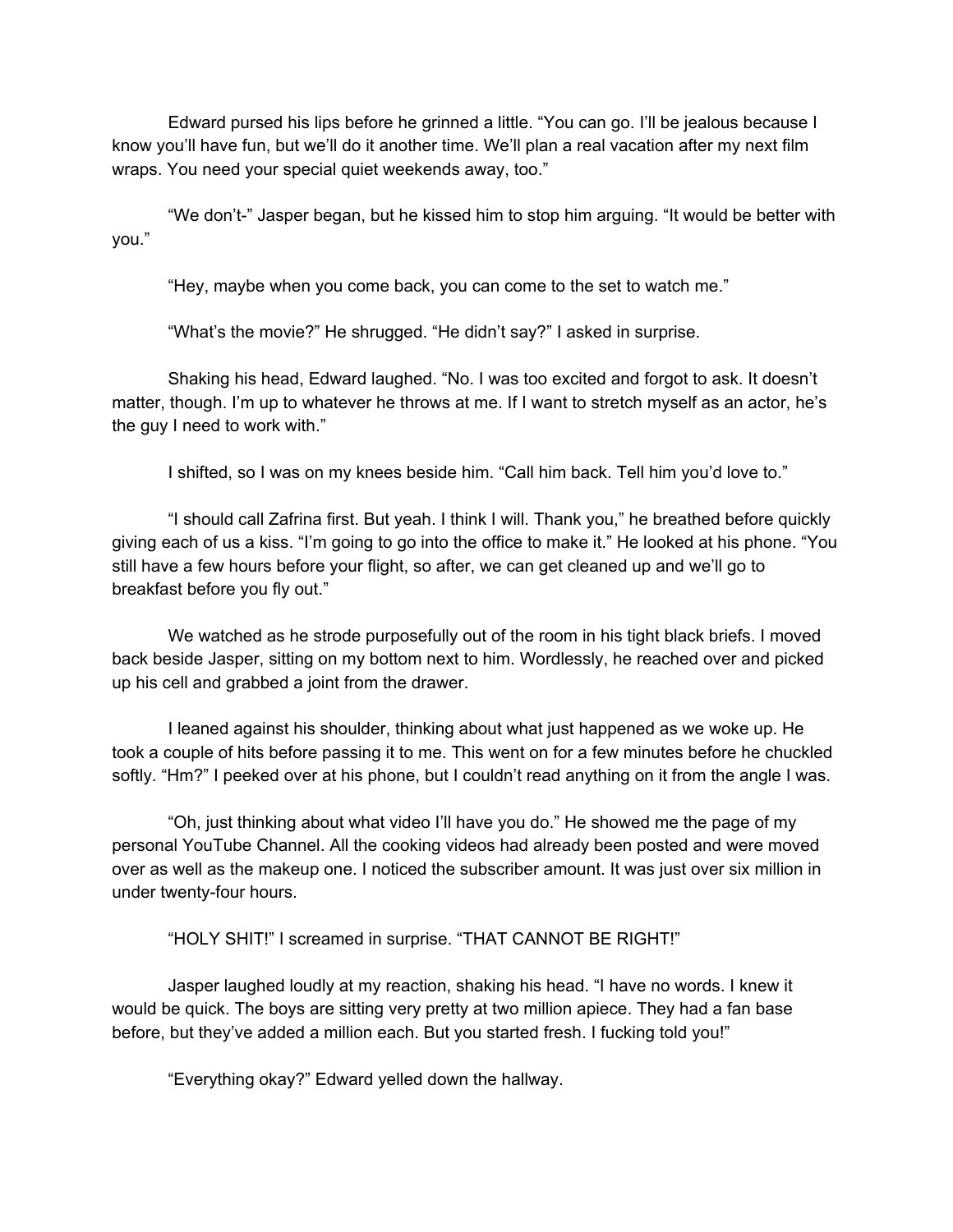"When you have a sec, look at the channels," he cheerfully called back. He took another hit and offered it to me. Absently, I accepted it as I looked out onto the mountains.

"YES!!" He shouted. "THAT'S MY FUCKING GIRL!" Our boyfriend came rushing down the hall, bounding onto the bed. In an instant, I was in his arms. "This is incredible!" He gushed, squeezing me tightly.

I laughed. "I didn't do anything. This is all you."

He pulled me back by the shoulders. His expression was so serious. "People don't give a shit about what goes on behind the scenes and who does what. They care about the main face. Yours. It took me YEARS to get that many followers. I am so proud of you."

Leaning my forehead against his, I took a big breath. "Thank you."

"The cooking video you posted yesterday with Sarah is trending," Jasper added. "It's already gotten ten million views."

"Wow," I whispered. I leaned over to look at his screen. I rubbed my hand over my cheek.

"Here we go again!" He sang, passing our boyfriend the smoke. "This time in the fast lane. So, what video should I have you make? Makeup or dancing?" He tapped his chin in thought, smirking as he did. "I'll have to think about it over the weekend. Muahaha."

I rolled my eyes. "You ham." He put his hand on the back of my neck and pulled me towards him for a kiss. I giggled against his mouth. "What a wonderful way to start the day!"

Edward passed back the joint, grinning wildly as he did. "Right? I got one more call to make. I'll be right back."

Putting the smoke and his phone down, Jasper kissed me again once he left the room. He was smirking as he wrapped both of his thick arms around my waist. "I'm so proud of you both," he whispered into my hair.

After a fun shower and a quick breakfast, Edward dropped us off at the airport. We had more camera equipment than clothing. Unlike times before, when we were all weepy and sad, everyone was in a pleasant mood. It was going to be an enjoyable weekend. He would have some quiet time in the evenings to relax after recording, and I would get to see my wonderful siblings while spending my first real alone time with Jasper.

I was really excited about that. It wasn't something I would have voiced out loud for fear of making someone jealous. I don't think they would have been, but it was still a worry of mine.